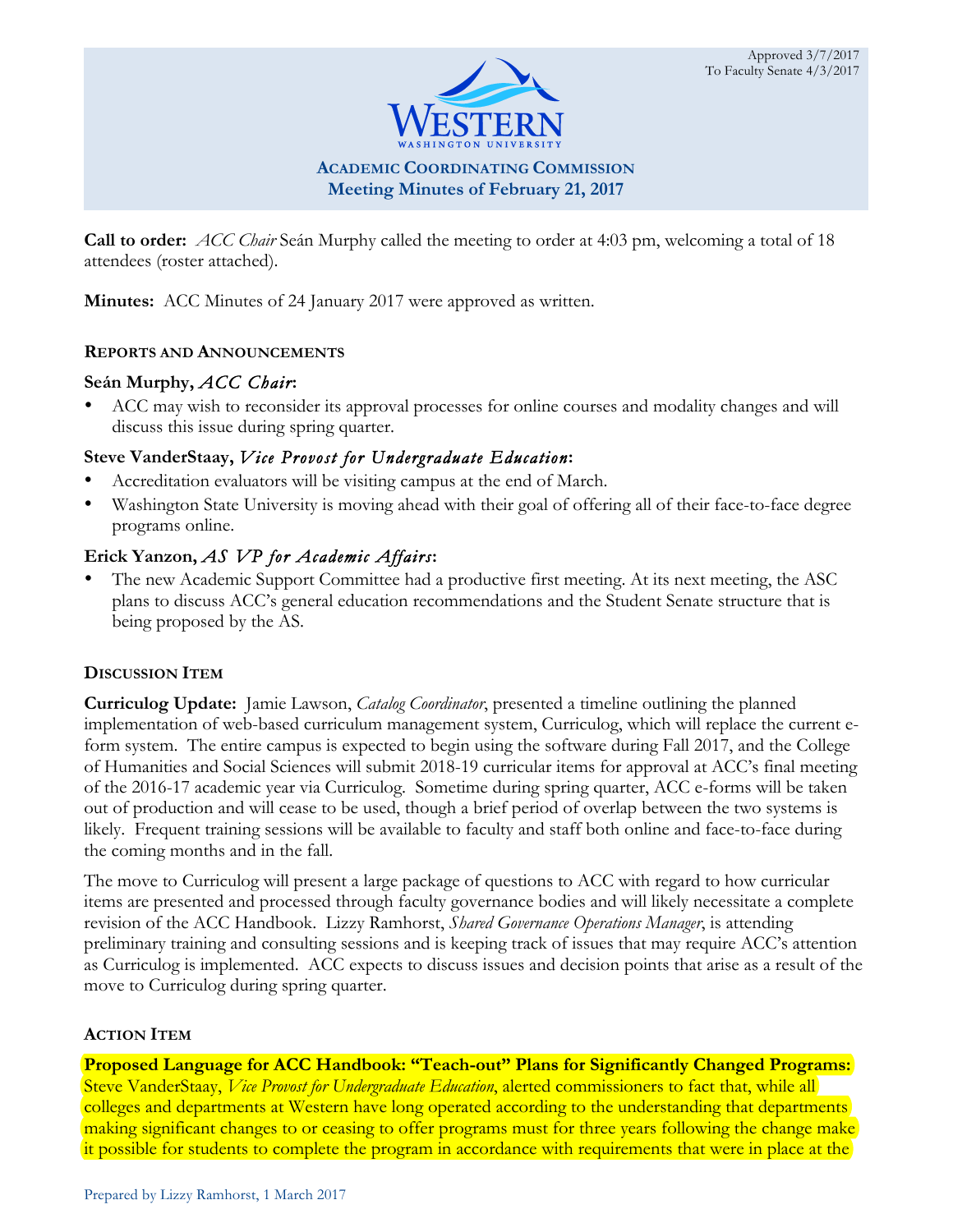time that the student entered the program, no official policy appears to exist codifying this practice. The ACC Executive Committee proposed language for addition to the ACC Handbook that would document what Western already does and make this practice a matter of official policy. The language proposed by the ACC Executive Committee was as follows:

 Departments making significant changes to programs or their requirements, including program eliminations or moratoria, must establish a "teach-out" plan that allows students in such programs to complete, within three years of the program revisions, the requirements applicable to students at the time they entered the program.

Commissioners discussed the proposed language, and agreed that it was important to have such a policy in place in order to ensure transparency for students, though the policy as proposed represents no change from current practices. A **motion to approve** the language proposed by the ACC Executive Committee and add it to the ACC Handbook was forwarded by David Rossiter and seconded.

 **passed** by a unanimous vote. Commissioners voted unanimously in favor of a **motion to approve** the Commissioners expressed reservations about the connotations of the term "teach-out," and a **motion to amend** the proposed language by deleting the words "teach-out" (forwarded by Sheila Webb and seconded) language **as amended** (forwarded by Sheila Webb and seconded). The approved policy will be added to the ACC Handbook and is as follows:

 Departments making significant changes to programs or their requirements, including program eliminations or moratoria, must establish a plan that allows students in such programs to complete, within three years of the program revisions, the requirements applicable to students at the time they entered the program.

| #  | <b>Committee</b>                           | <b>Date</b>      | <b>Actions</b>                                                                                                  | <b>Minutes</b><br>prepared by |
|----|--------------------------------------------|------------------|-----------------------------------------------------------------------------------------------------------------|-------------------------------|
| 39 | Council on University Programs (CUP)       | 11/28/2016       | <b>ACCEPTED</b> with comment. <sup>1</sup>                                                                      | A. Bunn                       |
| 40 | Committee on Undergraduate Education (CUE) | 12/1/2016        | ACCEPTED with comment <sup>2</sup> and<br>correction. $3$                                                       | A. Kiefer                     |
| 41 | College of Business & Economics CC (CBE)   | <b>Fall 2016</b> | ACCEPTED with recommendation, <sup>4</sup><br>comment, <sup>5</sup> and request for clarification. <sup>6</sup> | A.<br>Andreassen              |
| 42 | Huxley College CC (HCCC)                   | 1/11/2017        | <b>ACCEPTED</b> with exception of ENVS<br>303 and ENVS 305.7                                                    | R. Kawczynski                 |
| 43 | Fairhaven College CC (FCCC)                | 1/25/2017        | <b>ACCEPTED</b> with exception of FAIR<br>370I and FAIR 370K. <sup>8</sup>                                      | A. Blick                      |
| 44 | <b>ALEKS Memo Amendment</b>                | 1/27/2017        | <b>ACCEPTED</b>                                                                                                 | T. Sherwood &<br>D. Brearley  |
| 45 | Graduate Council                           | 11/28/2016       | <b>ACCEPTED</b>                                                                                                 | M. Barr &<br>M. Yakawich      |
| 46 | <b>Graduate Council</b>                    | 1/10/2017        | <b>ACCEPTED</b>                                                                                                 | M. Yakawich                   |
| 47 | <b>Graduate Council</b>                    | 1/24/2017        | <b>ACCEPTED</b>                                                                                                 | M. Yakawich                   |

#### **REVIEW OF CURRICULUM MINUTES**

<sup>1</sup> ENRG program revisions are further modified by changes that appear in CUP Minutes of February 13, 2017 (CCM53).

1ENRG program revisions are further modified by changes that appear in CUP Minutes of February 13, 2017 (CCM53).<br><sup>2</sup> Commissioners questioned the necessity of CUE's requirement that a syllabus be attached to the e-form of existing GUR attribute, and encouraged CUE to consider rethinking to this policy, which is perceived to be a source of considerable extra work and frustration for many faculty members proposing course revisions that have little or no impact upon the course's GUR status.

<sup>3</sup> Page 7 (WGSS 211): Curriculum details in minutes include the wrong course number and title.

 4 Page 8 (MKTG 477): Commissioners observed that the first sentence of the proposed course description for MKTG 477 is grammatically problematic and recommended revision.

 5 Page 8 (MKTG 477): Commissioners suggested that collegial communication with the Psychology department was a desirable courtesy, albeit one not essential for the purpose of curricular approval. In many cases, collegial communication is mandatory, and commissioners noted that ACC should at a later date consider establishing clear guidelines about when collegial communication is and is not essential.

 6 Pages 11-12 (Business Administration – Management Information Systems Concentration, BA) and page 16 (Business Administration – Operations Management Concentration, BA): Commissioners expressed confusion about the purpose of reference to "provisional full major status" under the subheading "How to Declare (Admission and Declaration Process)," expressed concern that this step might create unnecessary confusion for students, and requested clarification of this language.

 7 Pages 2-3: Commissioners **tabled** consideration of ENVS 303 and ENVS 305, as neither revision proposal included a clear rationale or adequate documentation of the proposed credit total increases. Commissioners requested the addition of information justifying each proposed credit total